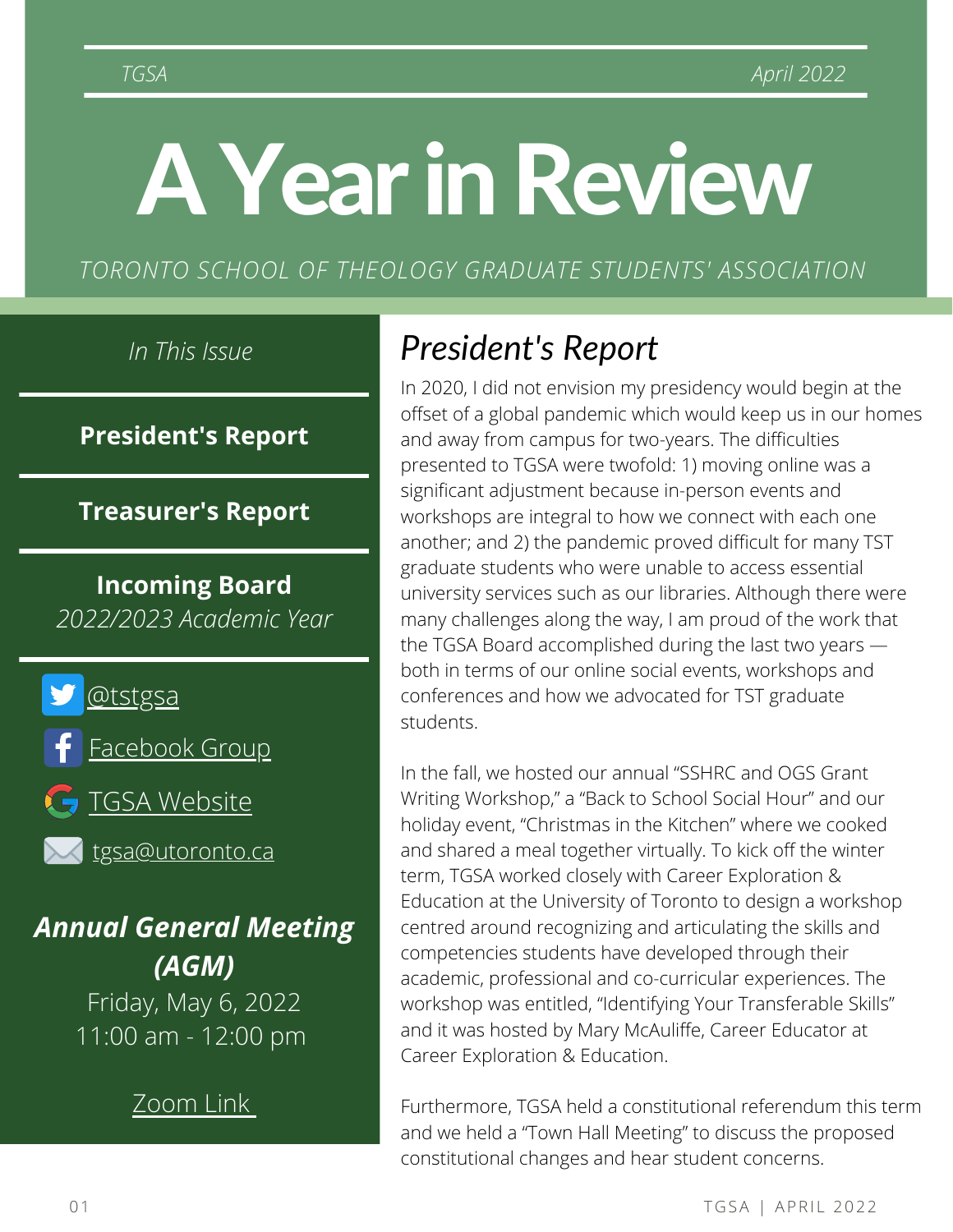before heading back to their work. Moreover, TGSA assisted TST in planning the Three-Minute Thesis Following the town hall, we ended with a coffee hour where students were able to socialize and relax Competition for graduate students; and we still have the TGSA Conference to look forward to which will be held on Friday, June 10, 2022. The theme of this year's conference is, "Traversing Schemas of Normativity: Methodological Concerns in Theology."

*In This Issue* students. As of 2018, most international PhD students at U of T pay the same tuition fees as domestic **President's Report** Outside of planning events and workshops, the board brought back the "TGSA Conference Awards" for spring 2022 as conferences are now being held in-person. We advocated for students through continued discussions with TST and the colleges regarding funding, specifically as it concerns international students. In light of the UTQAP report there will be a review of financial aid for graduate students. TGSA has insisted that tuition for international students be added to the committee's agenda. Our hope is that consideration will be given to charging international students the same tuition price as domestic students. TGSA feels that a structural inequity exists which leaves TST international students in a disadvantaged position in comparison to other PhD students at U of T.

*By: Mia Theocharis* Additionally, TGSA was notified early on in the winter semester that the "Area Studies and Course Design" **Treasurer's Report** Executive Council regarding this situation. The letter voiced our concern with having the cohort class as a full year course for two reasons: 1) it presents an undue burden on students in delaying their time to *Scanlon* completion of the program, as well as possible financial losses for those who receive money from the colleges to meet their obligation to students first and foremost but also to TST and the GCTS. We are *2022/2023 Academic Year* happy to announce that our concerns were heard and the cohort class will be taught in the first semester cohort class would become a full-year course for the 2022/2023 academic year because of staffing challenges. We wrote a letter of concern to the TST Executive Director, Pamela Couture and the Senior Ontario Student Assistance Program (OSAP); and 2) it is in violation of the policy on 'program requirements' by which a student in a conjoint degree program is governed. We called on the member of the 2022/2023 academic year. In the future, there will be continued discussions about the efficacy of the cohort classes in which TGSA will play a central role.

As my term as TGSA president comes to an end, I want to extend my sincerest gratitude and thanks to my fellow board members — our work together would not have been possible without your dedication to TGSA. Thank you to Carolyn Ibana, Elizabeth Neilly and Diane Henson for their administrative and registrarial leadership to which I am sincerely grateful; thank you to Jesse Billet, Associate Director, Graduate Programs for his continued support of TGSA; and thank you to Pamela Couture, TST Executive Director for listening to and advocating for TST graduate students. Leading the TST graduate student body during the last two years has not only been a privilege but a wonderful learning experience. I am immensely thankful to each and every one of you for trusting me in this position and I am excited to see what the future holds for the new TGSA Board.

Sincerely,